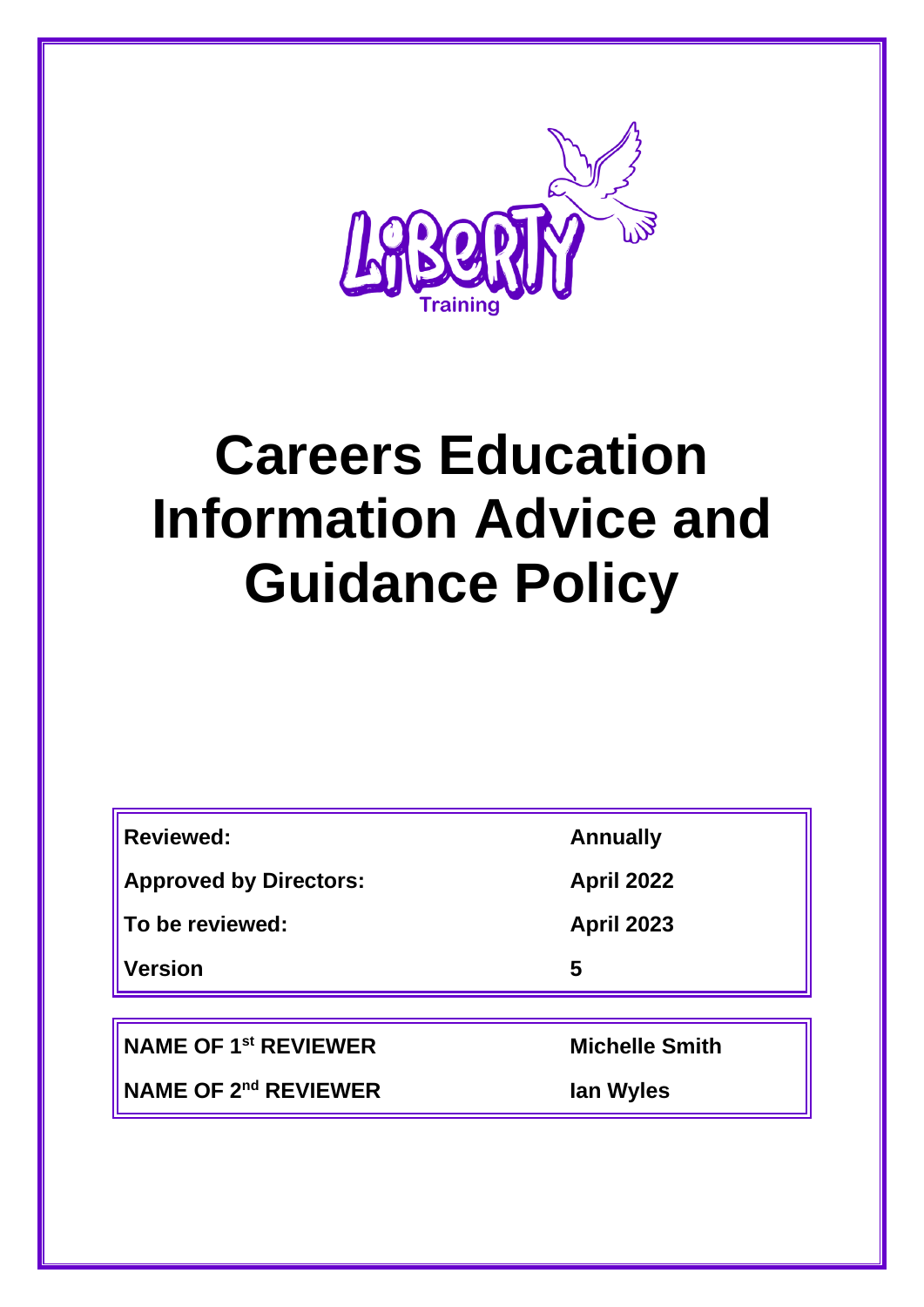## **Contents**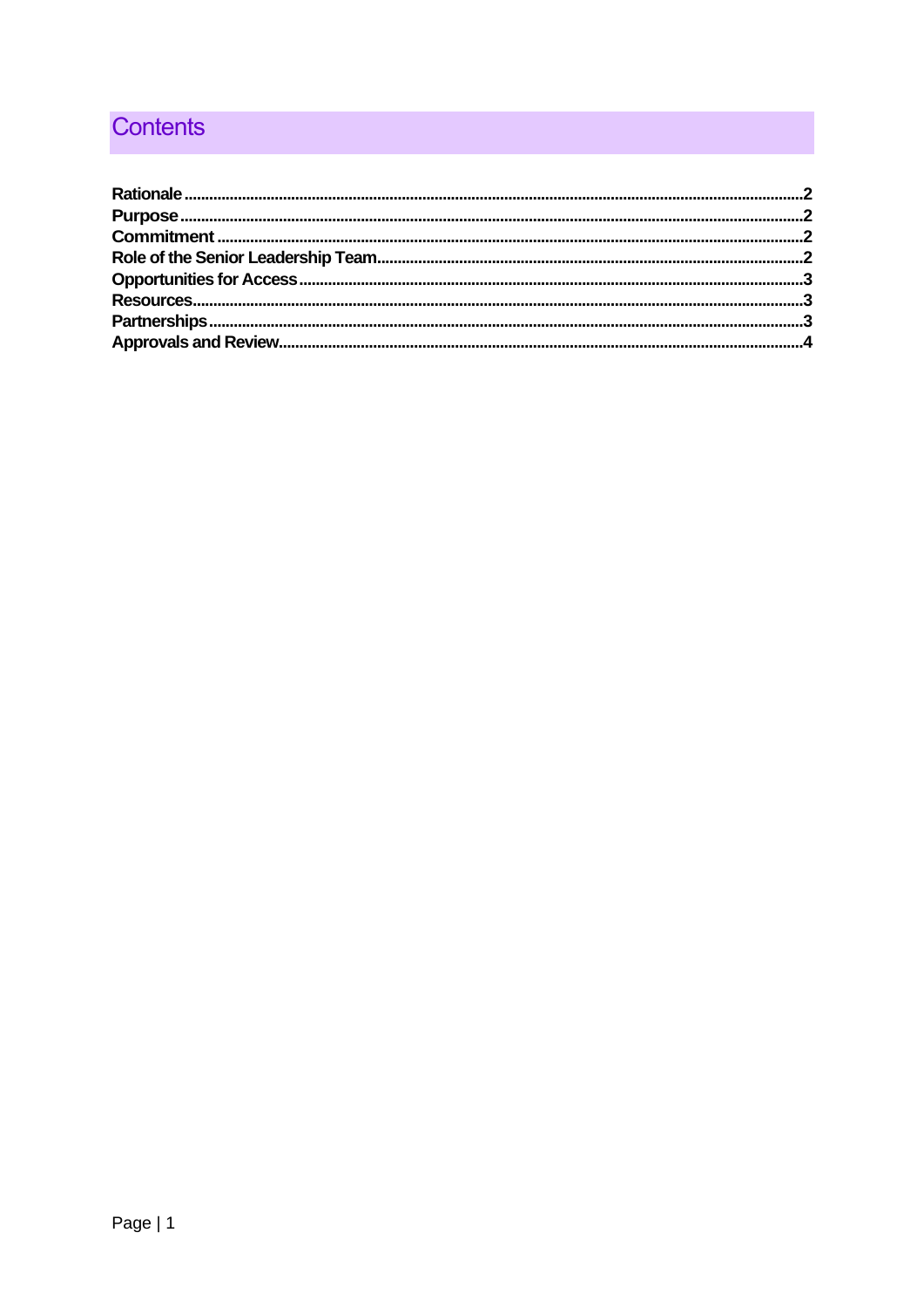#### <span id="page-2-0"></span>**Rationale**

Careers Education, Information Advice and Guidance (CEIAG) makes a major contribution to preparing learners for the opportunities, responsibilities and experiences of life, in order to help them make a successful transition to adulthood and a place of work:

- Preparing learners for the opportunities, responsibilities and experiences of life
- Supporting learners to achieve their full potential
- Empowering learners to plan and manage their own futures
- Providing comprehensive information on all options
- Raising aspirations
- Promoting equality, diversity, social mobility and challenging stereotypes
- Enabling learners to sustain employability and achieve personal and economic wellbeing throughout their lives

Liberty Training uses the Gatsby 8 Benchmarks to inform the provision of Careers Education, Information and Guidance (CEIAG) delivered. As part of our commitment to informing learners of the full range of learning and training routes available we consider requests from training providers, vocational education routes, apprenticeship providers and local employers to speak to learners and will also approach these partners ourselves when planning and organising key CEIAG events throughout the college year.

#### <span id="page-2-1"></span>**Purpose**

Liberty Training is committed to career learning and development and it intends to fulfil its statutory obligations. It supports the college's overall vision and is linked to the Quality Improvement Plan. Directors and senior leaders have a key role in developing and approving the policy and this process ensures a high profile and a secure place for CEIAG within the college curriculum.

#### <span id="page-2-2"></span>**Commitment**

Liberty Training is committed to providing all its learners with a planned programme of careers education activities throughout their programme, with opportunities at key transition points to access impartial information and expert advice and guidance.

It is also committed to maximise the benefits for learners by using a whole college approach involving parents, carers, external IAG providers, employers and other local agencies.

#### <span id="page-2-3"></span>Role of the Senior Leadership Team

This area is managed by Director Michelle Smith. Work experience is planned and implemented by the Work Experience Co-ordinator.

Liberty Training has responsibility for securing its external careers guidance service and engages the services of CXK's Independent Careers Guidance Advisers for 12 days per year to deliver impartial information, advice and guidance to learners.

The Directors will ensure staff who deliver CEIAG have access to relevant training.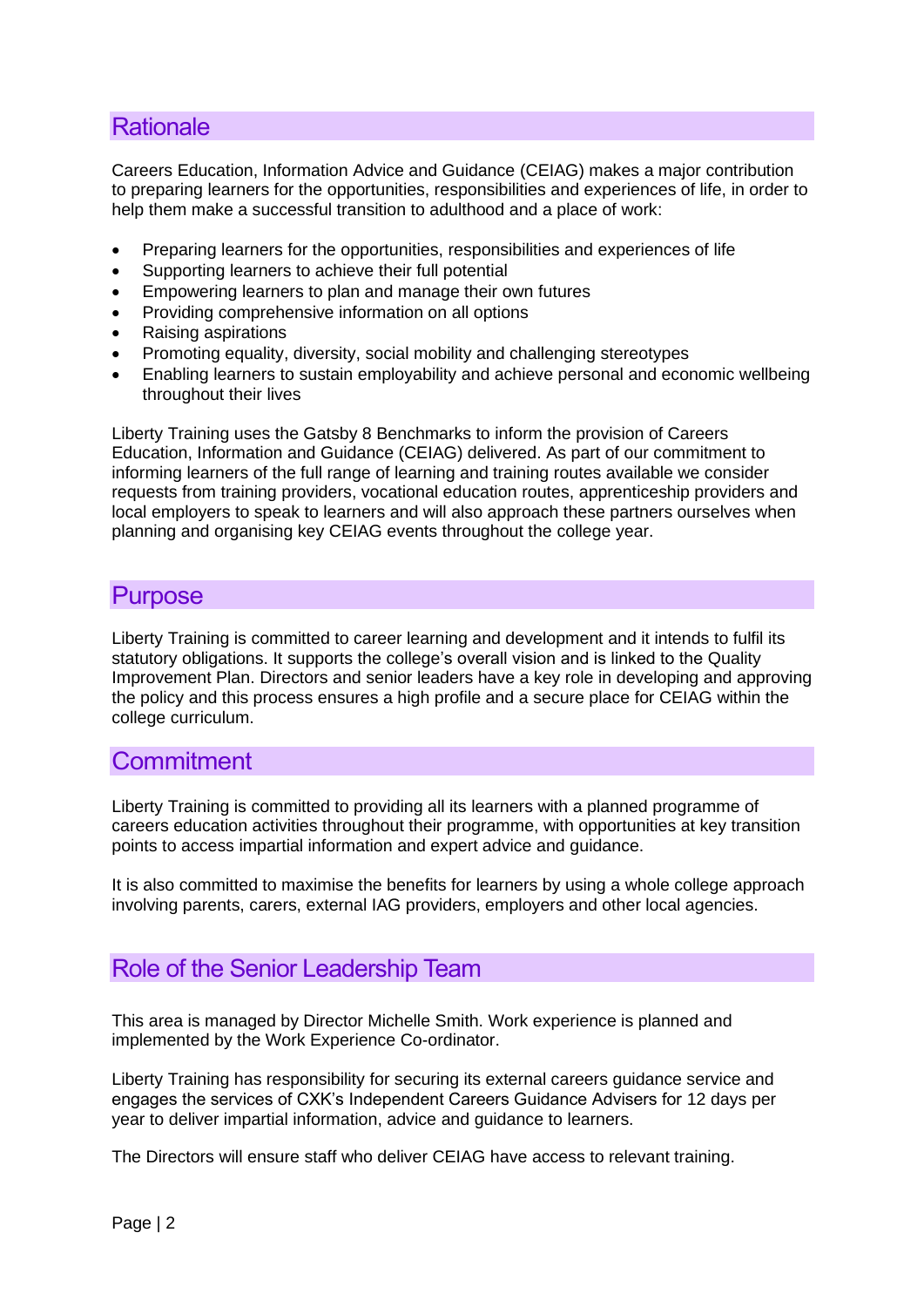#### <span id="page-3-0"></span>Opportunities for Access

CEIAG is embedded into our employability lessons. A number of opportunities exist within the CEIAG programme. These include:

|                                                       | <b>Description</b>                                                                                                                                                                                                                                                                                                                                                                                                                                                                                                                     |                                                                         |
|-------------------------------------------------------|----------------------------------------------------------------------------------------------------------------------------------------------------------------------------------------------------------------------------------------------------------------------------------------------------------------------------------------------------------------------------------------------------------------------------------------------------------------------------------------------------------------------------------------|-------------------------------------------------------------------------|
| <b>Lessons</b>                                        | A formal opportunity to speak to learners regarding your<br>offering. Lessons within themed and appropriate weeks                                                                                                                                                                                                                                                                                                                                                                                                                      | Throughout<br>the year                                                  |
|                                                       | relevant to learners will be considered. For example,<br>National Careers Week.                                                                                                                                                                                                                                                                                                                                                                                                                                                        |                                                                         |
| <b>CXK Careers</b><br><b>Advisor</b><br><b>Visits</b> | CXK Advisors will deliver workshops and offer one to<br>one and group careers guidance sessions.                                                                                                                                                                                                                                                                                                                                                                                                                                       | Throughout<br>the year                                                  |
| Work<br><b>Experience</b><br><b>Placements</b>        | Learners are required to attend a minimum of 80 hours<br>of work experience as part of their programme. Many<br>learners decide to offer more hours at their work<br>placement. We strive to find a placement to meet the<br>learners chosen career path. Should a learner decide<br>that the placement is not right for them, we will find an<br>alternative placement.<br>Liberty have employed a work-experience co-ordinator<br>to mange and oversee placements, and assist learners<br>with progressions when they leave Liberty. | Throughout<br>the year,<br>beginning<br>when the<br>learner is<br>ready |
| Local                                                 | Learners will visit local Jobs and Careers Fairs events                                                                                                                                                                                                                                                                                                                                                                                                                                                                                | Throughout                                                              |
| <b>Careers Fairs</b>                                  |                                                                                                                                                                                                                                                                                                                                                                                                                                                                                                                                        | the year                                                                |

#### <span id="page-3-1"></span>**Resources**

Liberty will provide resources for the successful implementation of this policy through securing:

- An annual budget to cover internal needs, CPD opportunities and commissioning of external sources, such as a Careers Guidance Adviser
- Adequate staffing
- Learner, staff and parental access to information on request and electronically
- Designated space for individual, group and research sessions

Posters and leaflets advertising training providers, vocational education routes apprenticeship providers and local employers will be displayed in the Chill Zone.

ICT facilities are available in the IT Suite and in teaching rooms. This enables learners to access the available software and interactive websites. These facilities provide opportunities for research into education, training and employment.

#### <span id="page-3-2"></span>**Partnerships**

The policy recognises the range of partners that support the CEIAG offer within our college. These include:

- Formal arrangements with our external provider of careers guidance and others
- Liaison with post 16 providers and higher education institutions